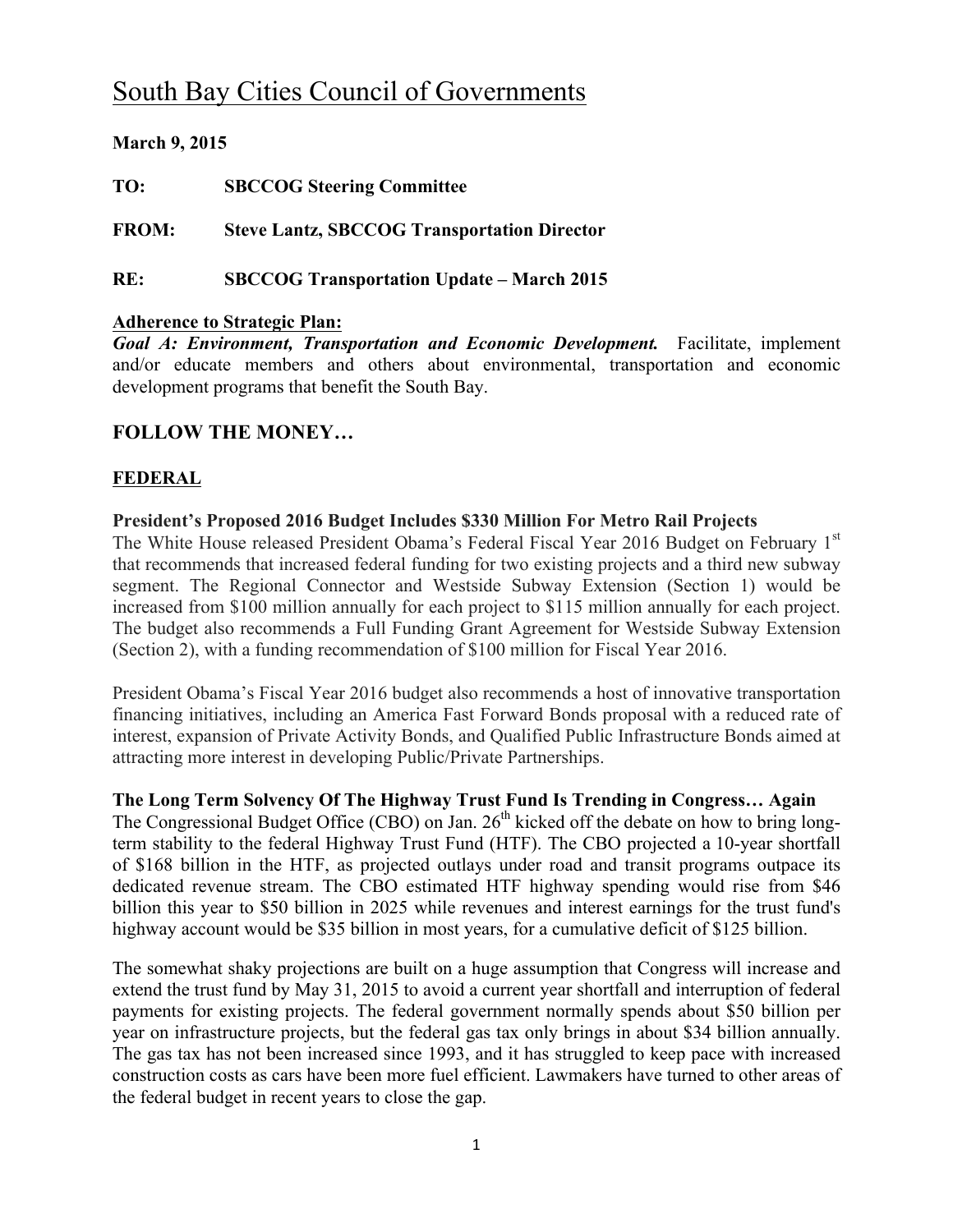On February  $17<sup>th</sup>$ , U. S. DOT Secretary Anthony Foxx called for a six-year, \$468 billion transportation bill. However, Congressional leaders continue to debate ways to pay for a longterm extension of the HTF. Thus far there is no consensus on a funding source beyond extending the 18.4-cents-per-gallon federal gas tax.

This year's debate includes a renewed effort by some Republican legislators, principally from rural areas, to eliminate the 20% transit subsidy program and pedestrian and bicycle projects to exclusively fund highway and bridge projects. Since 1983, 80% of HTF revenues have been used for highway projects and 20% have been used for mass transit projects. A similar initiative in 2012 was quashed by bi-partisan metropolitan and suburban legislators.

Rep. Earl Blumenauer (D-Ore.), a leading advocate of mileage taxes, introduced a measure to raise the federal gas and diesel tax 15 cents over three years and then replace it with a mileagebased federal tax system. Rep. John Delaney (D-Md.) wants to phase in the transition over six years by supplementing the current federal gas tax with revenues from "repatriated" tax money American corporations owe on their overseas profits.

California passed legislation last fall to begin piloting a mileage-tax system to replace state gas taxes in recognition of the fact that, since1994, the last time the state raised its fuel taxes, the purchasing power of the fuel tax revenues has dropped 50% due to more efficient cars and an aggressive statewide alternate fuel vehicle program.

#### **Foxx Sees Innovation Out-Running Regulation; New Drone Regulations Hastily Issued**

Using the emergence of drone technology as an example, Transportation Secretary Anthony Foxx suggested in a February 13<sup>th</sup> national town hall at Google Headquarters that the pace of technological innovation in transportation is out-running the ability of federal regulators to devise rules governing the use of that technology.

In 2012, Congress ordered the FAA to integrate commercial drones safely into U.S. airspace by 2015, a deadline the agency is certain to miss by at least a few years. Two days after the speech, on Sunday February 15<sup>th</sup>, the Federal Aviation Administration released draft regulations for the commercial operation of a category of drones officially known as lightweight unmanned aircraft systems. The draft regulations, which had originally been expected in 2011, must now go through a lengthy federal notice and comment process before being finalized.

Commercial use of drones has been predicted to be a multi-billion-dollar industry with the potential to launch in industries as diverse as agriculture, entertainment, transportation, ecology and emergency services. But to fulfill the promise, the FAA needs to remove what has been until now a nearly complete ban on commercial drone operation. (Hobbyist drones can operate largely without permission, so long as they remain below 400 feet and stay away from airports.)

In the absence of FAA action, U.S. commercial drone operators have been stranded in bureaucratic limbo. And FAA is understandably concerned about the safety of the new flying technologies. The agency started issuing individual exemptions late last year, mostly for closed set film production, but has so far only granted 24 exemptions from nearly 350 requests.

The proposed regulations are very conservative and restrictive. While the draft rules do not require commercial drone operators to obtain a pilot's license, as earlier reports anticipated, operators will still be regularly required to pass written tests that will only be administered in person, and obtain some form of clearance from the Transportation Security Administration.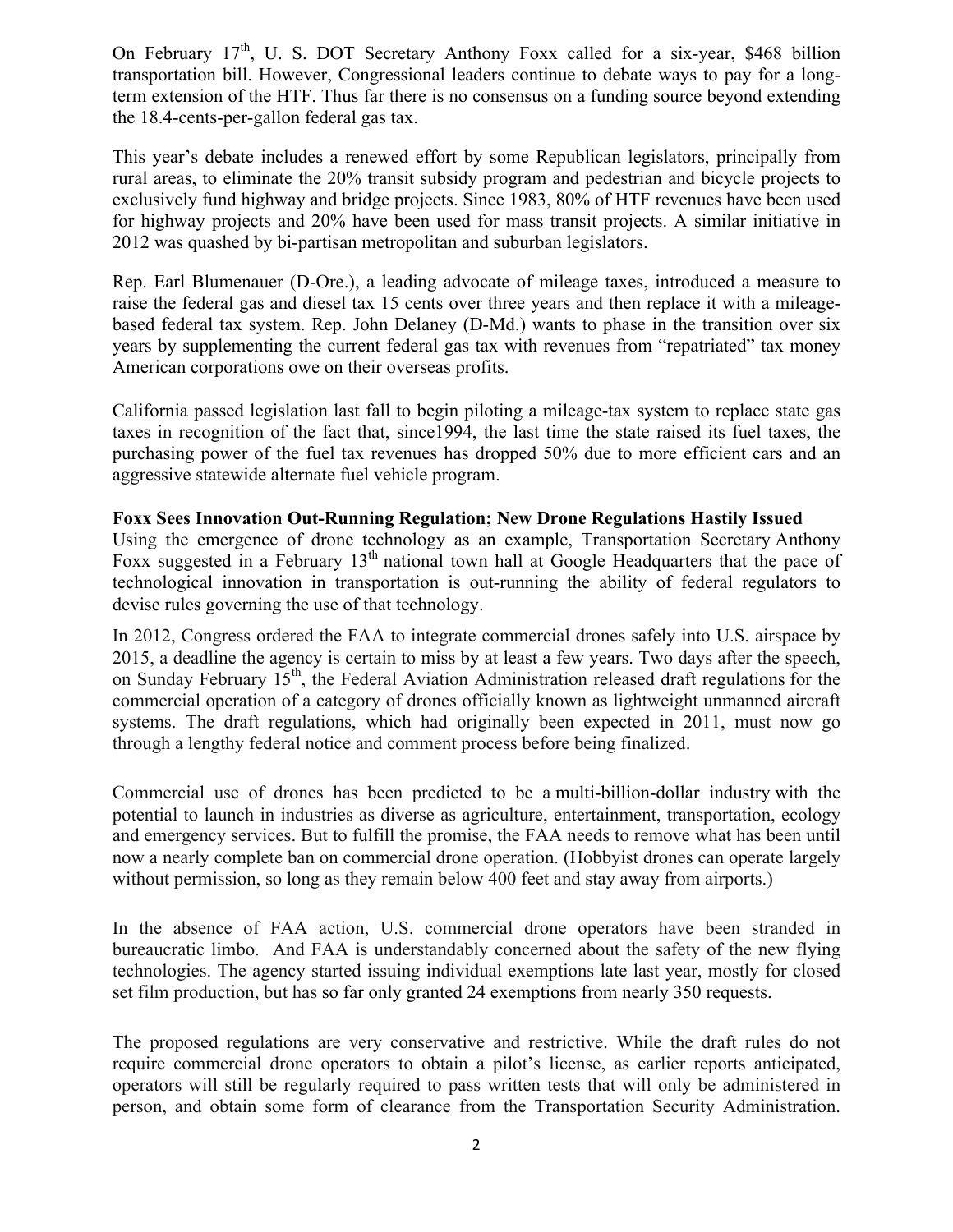And, much to the consternation of firms like Amazon that rely on home delivery, the drones will only be allowed to operate within visual sight of the operator.

# **STATE**

# **State Board Proposes 21 Percent Cut in State Gas Tax Rate**

The California Board of Equalization released a proposal on February  $13<sup>th</sup>$  to reduce the pergallon tax Californians pay on regular gas by 7.5 cents per gallon, a 21 percent cut from the current 36-cent excise tax. The new rate of 28.5 cents per gallon could take effect July 1, the start of the 2015-16 fiscal year. During the past 10 fiscal years, sales and excise tax revenues from fuel sales grew by nearly 35 percent – from \$6.5 billion to a record \$8.7 billion between fiscal year 2004-05 and 2013-14.

The board is required to adjust state excise tax rate under a complex system called the fuel-tax swap that was approved in 2010 by the state legislature and then-Gov. Arnold Schwarzenegger. The system allows the state to take some money away from fixing roads for other uses. To do this, California reduced the sales tax rate from 8.25 percent to 2.25 percent, and then made up for it by nearly doubling the excise tax rate from 18 cents per gallon to about 35 cents per gallon.

To avoid voter approval, the new blended taxing system of sales taxes based on prices and excise taxes based on gallons consumed was required to generate the same total amount of money as the old system would have, which has led to adjustments each year. Because of the ebb and flow in consumption and prices, the board can do what's called a "look back" and see how much tax revenue was actually raised in the two previous fiscal years versus what would have been collected under the previous system. It can then adjust the excise rate moving forward either upward or downward, based on prior activity as well as estimations on future price and consumption.

# **State Assembly Speaker Proposes Road User Charge**

The state legislature and the governor have recognized the state has a confounding problem linked to addressing climate change with dramatic reduction in vehicle emissions. Although Governor Brown last month announced a laudable goal of reducing petroleum use in cars and trucks by 50% in the next 15 years, he and legislators are just now facing the need to find another funding source to maintain the roads.

Fuel-efficient cars are great for the air and the planet. But gas taxes pay for road repairs in California. And with more efficient vehicles, gas tax revenues are down as repair costs continue to rise. California has about the worst pavement in the nation — 48th by one study. Governor Brown estimated that the state has accumulated \$59 billion in needed upkeep and maintenance in his State of the State address. He hasn't said what to do about it. A state report isn't due until mid-2018.

Assembly Speaker Toni Atkins (D-San Diego) doesn't want to wait for the report. She offered a plan on February  $4<sup>th</sup>$  that could raise \$1.8 billion per year for road maintenance. Her new \$52 annual fee, called a "road user charge," could be tacked on to insurance bills or vehicle registration charges. The \$1.8 billion generated annually would be used in two different ways, according to Atkins' office. Roughly \$800 million would go directly to road improvements. The additional \$1 billion would add money to the State General Fund to allow truck weight fees to be spent on maintenance, their original purpose before they were redirected in 2010 to help cover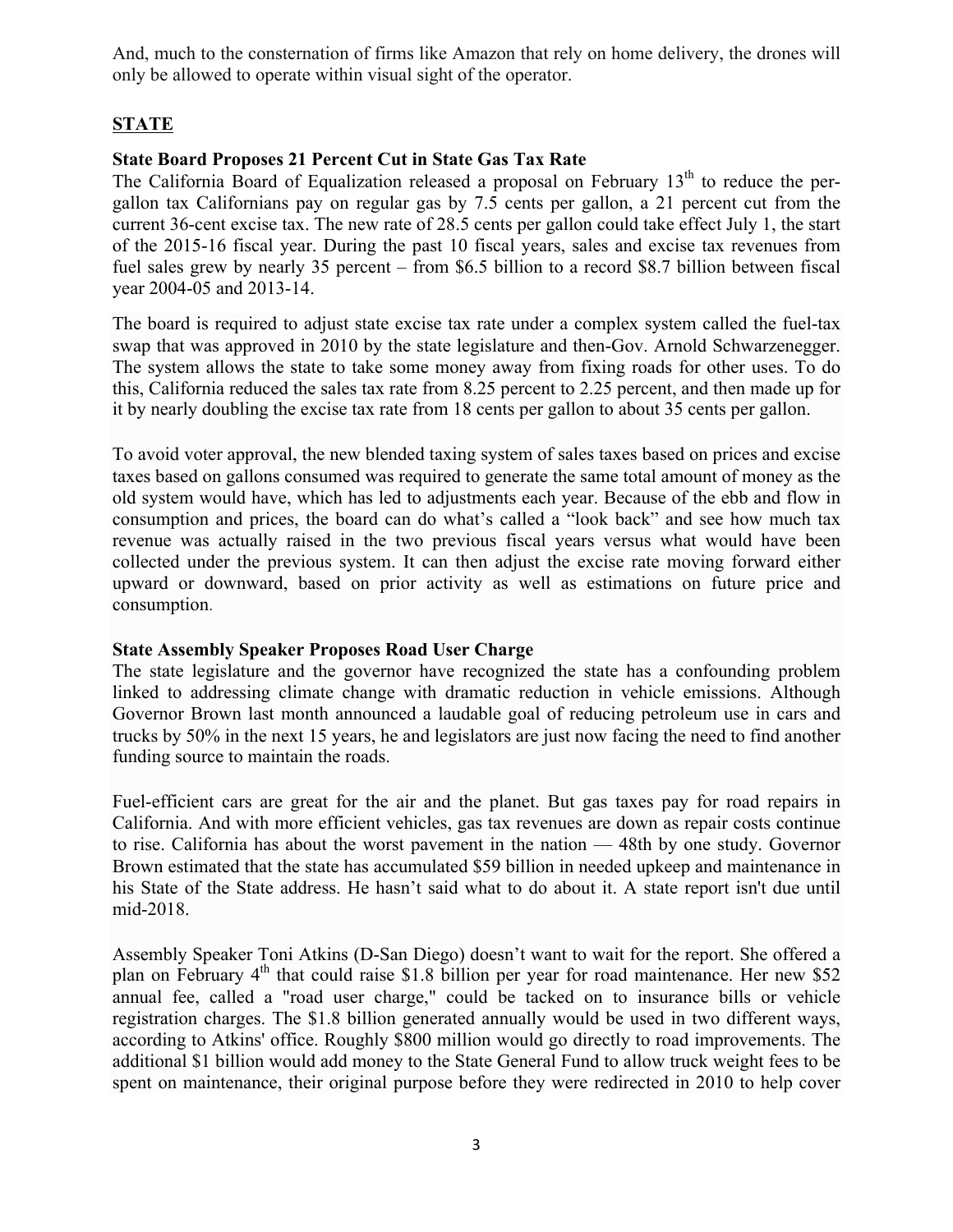debt costs. The proposal would require a two-thirds vote for legislative approval because it creates a new fee.

# **New State Law Proposed to Regulate Motorcycle Lane Splitting**

When a motorcyclist zips between two lanes of slow-moving cars, known as lane splitting, it's not a violation of California law. A proposed state law, AB 51, would make lane-splitting unequivocally legal, permissible when traffic is moving at 30 mph or less and when motorcyclists drive no more than 10 mph faster than nearby traffic.

Motorcycle advocates oppose the proposed law due to its difficulty to enforce and because of the difficulty of determining the speed of surrounding traffic. The bill's opponents argue that vehicles in different lanes may be traveling at different speeds and that speed and maneuverability might help keep drivers safe.

# **Senator Liu calls for mandatory helmets for California cyclists**

California Senator Carol Liu on February 11<sup>th</sup> introduced SB 192, a bill that will require bicycle riders to wear helmets or face a \$25 fine. California has had a mandatory helmet law since 1994 for anyone under 18. Liu's bill also would require cyclists to wear reflective clothing when cycling at night. A National Conference of State Legislatures report saying that 91 percent of bicyclists killed in 2009 reportedly were not wearing helmets. According to Liu, no states require helmets for adults. Bicycle advocacy organizations are already expressing opposition to the bill.

#### **Metro Sales Tax Authorization Bill Introduced In State Senate**

State Senator Kevin De Leon introduced SB767 on February  $27<sup>th</sup>$ , a bill that would authorize Metro to seek voter approval for a new ½-cent transportation sales tax in L. A. County. The bill would provide an exemption to existing state law which limits local sales taxes to 2% the combined rate of all transactions and use taxes imposed in any county, with certain exceptions.

Metro already administers three  $\frac{1}{2}$ -cent transportation sales taxes (Proposition A, Proposition C, and Measure R). The bill delegates exclusively to Metro the determination of uses of the revenues generated by the new tax and requires Metro to adopt an expenditure plan of projects and programs that would have to be attached to the ballot measure. The bill allows bonding of the revenues. The bill is considered "evergreen" because it does not impose a sunset clause and is silent on the potential date a measure would be placed before voters by Metro.

# **REGIONAL**

# **TRANSFORMATIVE TRANSPORTATION PLANNING …**

# **Metro Holds EIR Scoping Meeting for Crenshaw Rail Transit Station To Connect To LAX**

L. A. Metro held a formal scoping meeting on February  $23<sup>rd</sup>$  to kick off the EIR process for a new two-level Airport Metro Connector (AMC) rail transit station that will connect an LAX automated people mover (APM) to the regional rail system and serve as a gateway to the airport for transit riders. Metro is adding the station at Aviation Boulevard and  $96<sup>th</sup>$  Street (in addition to the nearby Century Boulevard / Aviation Boulevard station) to create the new connection that serves the APM, the Crenshaw / LAX light rail line, an extension of the Green Line, long term parking, a new transit bus terminal, pedestrian and bicycle amenities, an enclosed station, and a consolidated rental car facility.

The preferred alternative to be studied in the Metro EIR is a light rail station platform aligned parallel to Aviation Boulevard at ground level with the APM station platform built one level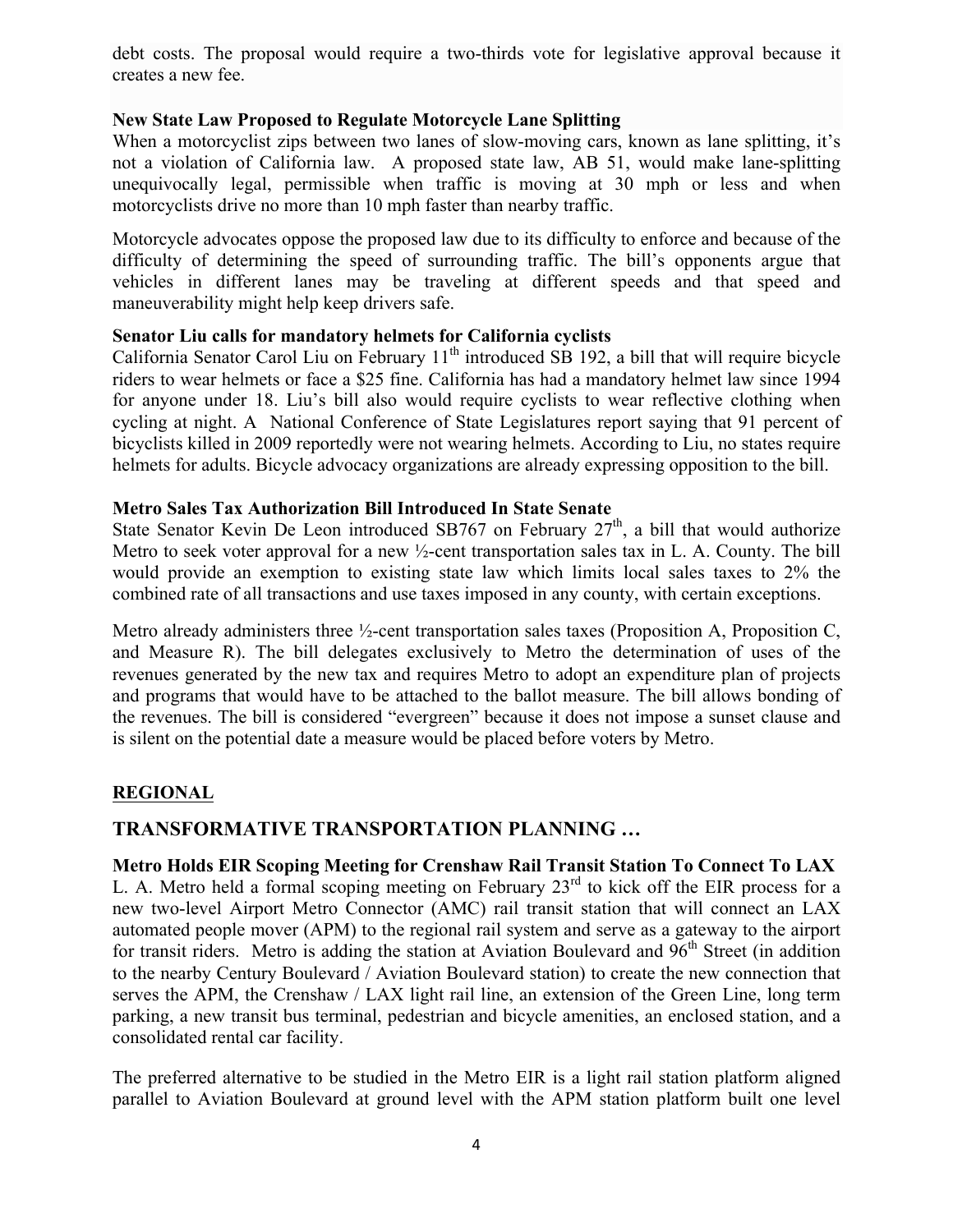above the light rail platform parallel to Century Boulevard. LAWA simultaneously is preparing an EIR for the APM and the consolidated rental facilities. The APM will be planned, built and operated by LAWA. Metro will construct and operate the light rail line and transit center elements of the station.

Comments on the EIR scoping document must be received by March 9. See more at: http://smdp.com/metro-sets-public-meeting-transit-station-connectlax/145763#sthash.fteOdXik.dpuf

# **L. A. City Releases Visionary Mobility Plan 2035**

The Los Angeles City Department of City Planning on February 15<sup>th</sup> released a revised version of the Mobility Plan 2035, an aspirational, wide-ranging vision for getting around the city in the next 20 years. The 180-page plan touches on virtually every aspect of mobility in Los Angeles, from walking and bikes to buses and trains, in an attempt to integrate them all into something resembling a cohesive vision.

Major goals of the plan include establishing a network of "Complete Streets" that are accessible for both people and cars, reducing greenhouse gas emissions, improving "first-mile/last-mile" access for getting people to and from transit stops and stations, and an enhanced bicycle network throughout the city to encourage bicycle commuting. Reliability of public transit is also of concern; the plan aims to establish off-peak 5 minute bus frequency on a quarter of the transit network, and 15 minute frequency on all of it.

Other notable programs in the plan include: creating an adequate industrial street infrastructure, freight/Metrolink grade crossing elimination, Congestion and Cordon Pricing including demandbased parking meter pricing, converting the City Fleet to clean fuels, adding bike racks to buses, and increasing the number of trash cans on sidewalks.

The public comment period on this draft report ends April 6. The City Planning Commission will be presented with the final environmental impact report on May 14. Additional information is available at·

https://losangeles2b.files.wordpress.com/2015/02/appendix-b1-mobility-2035.pdf

# **California Is Spending \$20 Million On 'Hydrogen Highway'**

More than a decade after former Gov. Arnold Schwarzenegger talked about building a "hydrogen highway" that would speed fleets of non-polluting cars from Mexico to Canada, the California Energy Commission is spending \$20 million to build nearly half of the approximately 100 stations needed to give a driver of a hydrogen car enough range to travel freely through most parts of the Golden State.

So far, only about 10 stations are operational in the state, including stations in the Harbor City neighborhood of Los Angeles and Torrance. Starting in October with a new fuel station in the city of Coalinga, near Interstate 5 in the San Joaquin Valley, hydrogen cars will be able to get from Los Angeles to San Francisco. Such vehicles can go about 300 miles on a fill up. Hyundai, Toyota and Honda have announced plans to make hydrogen cars available in dealer showrooms.

# **Four 2030 Metropolitan Transportation Scenarios Re-Envision Future Metropolitan Areas**

A report released last December shouts at the public sector to lead, follow or get out of the way. Anthony Townsend, of New York University's Rudin Center for Transportation Policy & Management, published "Re-Programming Mobility" to provoke city officials, urban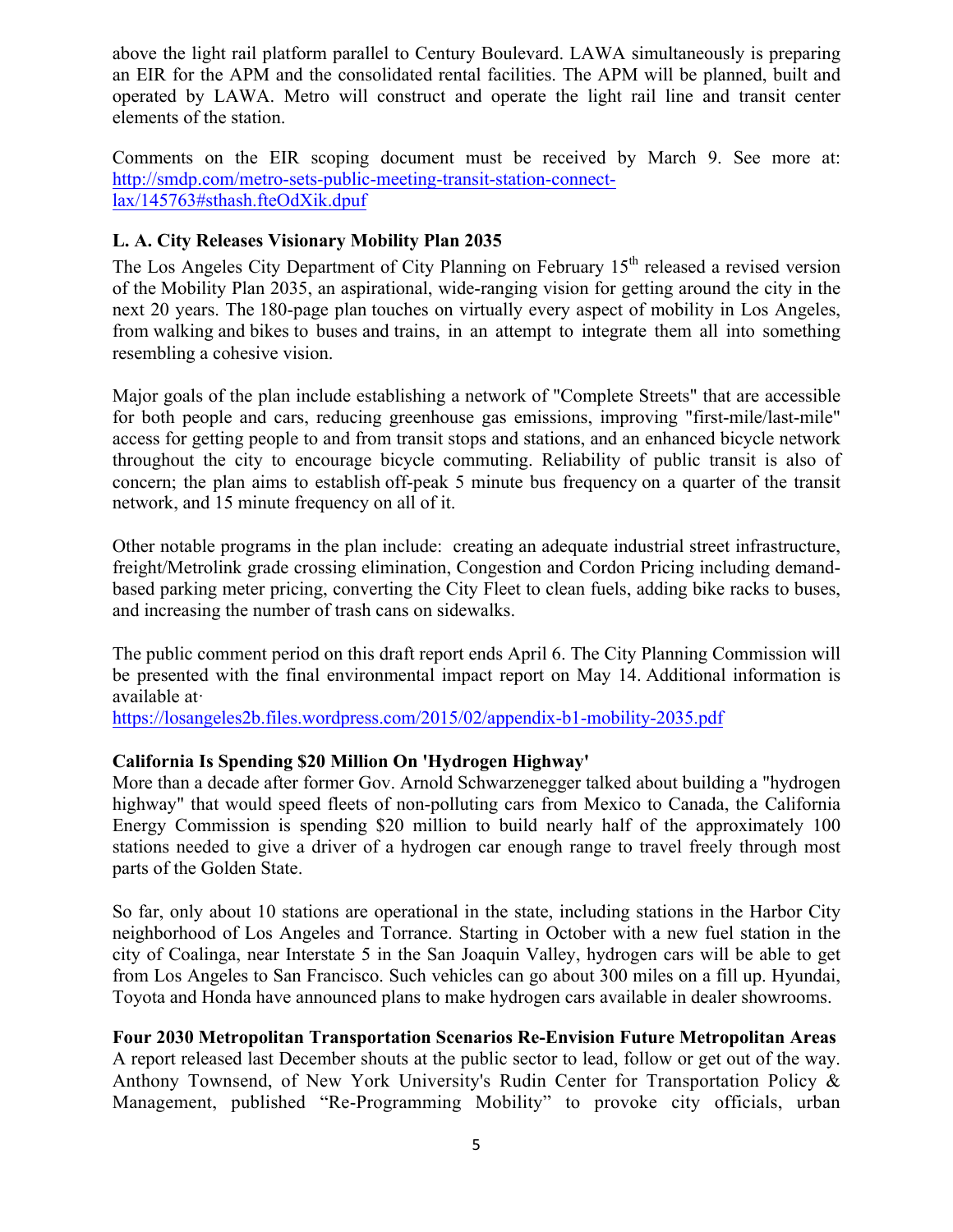planners, and the general public into participating in the future of transportation, rather than reacting to it. The report conceives four fictional-but-fact-based disruptive urban-mobility scenarios set in Atlanta, Los Angeles, New Jersey, and Boston circa 2030.

In the Los Angeles scenario, driverless cars have arrived in the Los Angeles of 2030, but they don't play nicely together. L.A. roads carry a mix of tiny neighborhood electric vehicles, bigger luxury models, and low-cost Chinese knock-offs—each with varying degrees of automation and poor overall connectivity. The result is enormous congestion. (Adding to the problem, driverless cars now circle in traffic to avoid paying for parking, increasing vehiclemiles traveled by 30 percent.) Youth interest in transit has waned, because digital disengagement is just as easy in a driverless car as it was on a train. No one considered the risks of incomplete automation, and now planners everywhere are trying to figure out ways to accelerate the adoption of these technologies and avoid getting stuck in transition.

In the Atlanta scenario, the metropolitan region decided to fix its urban congestion by sprawling more rather than infilling its urban core with transit and transit and transit-oriented development Facilitating this shift are solar-powered automated roads run by Google—G-Roads — were driverless cars connect commuters to the city at 90 miles an hour and solar powered, fiber connected communities provide cheap alternative energy to the urban core.

In the tech-centric Boston scenario, the city becomes dense to the extreme degree. Freed of possessions by the sharing economy, young people flock to micro-apartments just 135 to 160 square feet in size. The possessions they do own exist in local warehouses, with a system of driverless valets to pick up or drop off items on demand—a sort of "goods cloud." Autonomous bikes thrive, reducing the need for car-ownership and creating streets friendly to pedestrians by day. At night, however, driverless urban freight vehicles take over the roads to replenish and relocate the shared stream of goods. From the report. In less than a generation, Boston splintered into two new connected cities, living side-by-side but rarely touching—one of people and one of stuff, one existing by day, the other by night.

In the New Jersey scenario, major climate events have crushed New Jersey's road network, but from the wreckage has emerged an incredibly sustainable mobility system based on busrapid transit corridors. Commuters can arrange a BRT trip on demand or rely on predictive schedules developed by Big Data. The suburbs have collapsed around BRT hubs situated within walkable areas near bike-share stations. Private cars still exist, but they're heavily tolled to pay for BRT upgrades, and commute time into New York has fallen considerably. The scenario concludes that the nation's most densely populated state, which had reached the limits of sprawl ahead of all others, is now a model of planned, transit-oriented development that has preserved its economy and its landscape.

Townsend says no scenario is intended to be a favorite or ideal, and expects the "real outcome" to be a mixture of each.. "There's not a single technology, or a single decision, or a single economic force that's going to shape the outcome. It's actually the interplay of lots of different forces, including the policy and planning choices we make."

# **VTA Opens 'Living Lab' for Transit Innovation in Santa Clara**

The Santa Clara Valley Transportation Authority on February 18<sup>th</sup> opened the VTA Innovation Center that the agency hopes will act as a "living laboratory" for testing new mobility technologies. The new initiative aims to rethink how VTA delivers bus, rail, roadway and other transportation services.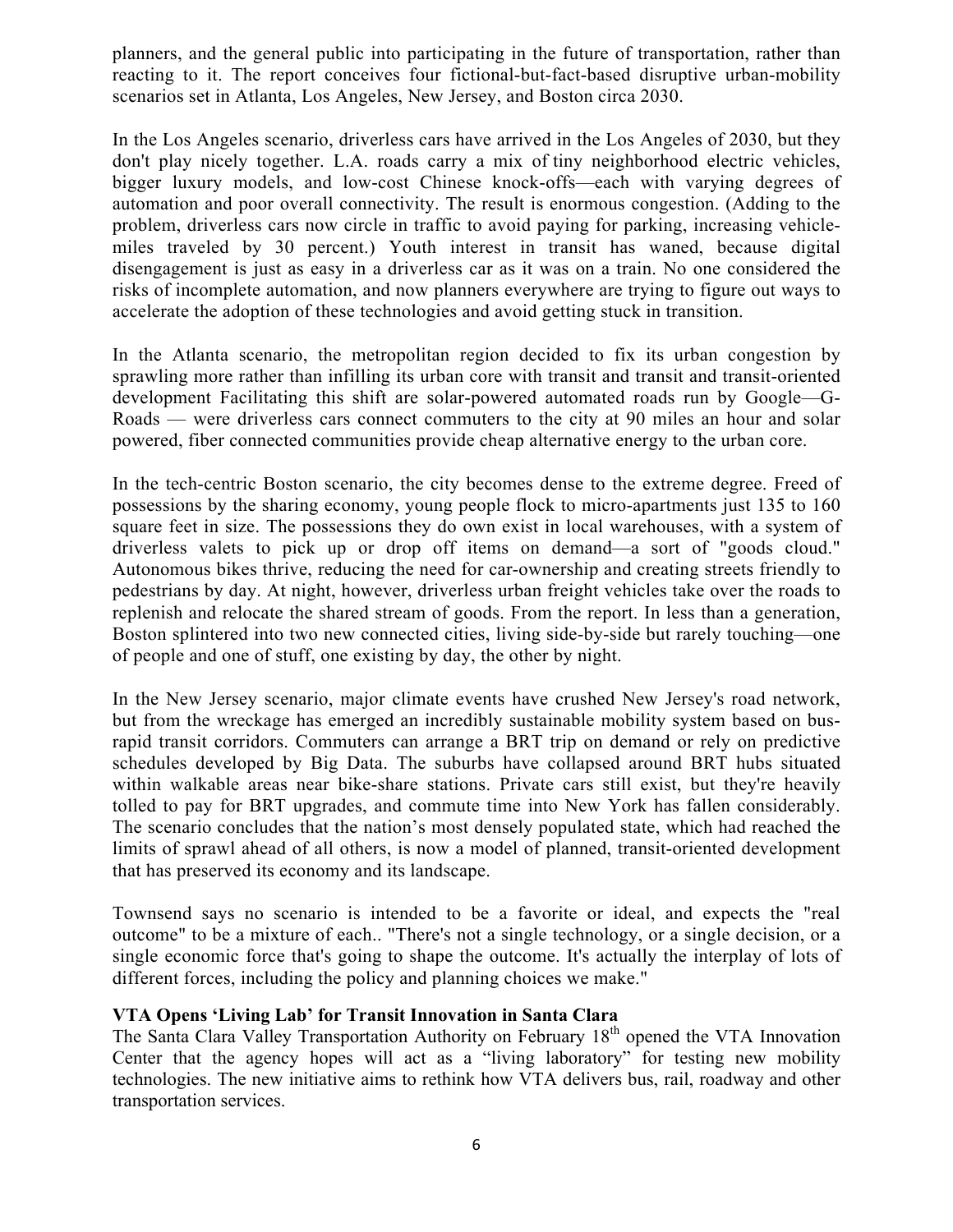As a catalyst for ingenuity, the center intends to pair itself with academics, startups, tech firms and nonprofits from the region. The center also will operate the VTA's open data portal. The VTA initiative will enable innovators to emulate real-world conditions for the testing of, for example, self-driving vehicles, automated traffic enforcement, vehicle-to-infrastructure communication, street light innovations, and sensors for collecting data on traffic, noise and air quality

Innovations developed at the center are likely to be tested in the North San Jose Transportation Innovation Zone, an 11-mile stretch of roadways that contain 21 traffic signals, 670 street lights, a VTA bus yard and the intersection of two light rail lines. The area is the testing grounds for Google's self-driving cars.

Collaborations are in the works with tech firms and civic hackers, San Jose State University's Mineta Transportation Institute and the San Jose Environmental Innovation Center for research and joint innovation endeavors.

# **Uber Data Shows It Complements Rail Transit Commute Trips In L A. County**

The ride-hailing company, which connects riders with drivers via a mobile application, said on February  $12<sup>th</sup>$  it sees itself as complementary to the area's existing public transportation infrastructure, helping close "gaps" in people's commute by getting them to and from public transportation hubs.

To gauge how commuters were using the service, the company used its own internal data to look at trips that started or ended within a quarter mile of a Metro station over a one-month period in the city of Los Angeles. The company found a quarter of rides in the city were during commuting hours, and 22% of L.A. trips taken near Metro stations took place between 7 and a.m. and 4 to 7 p.m., Monday to Friday.